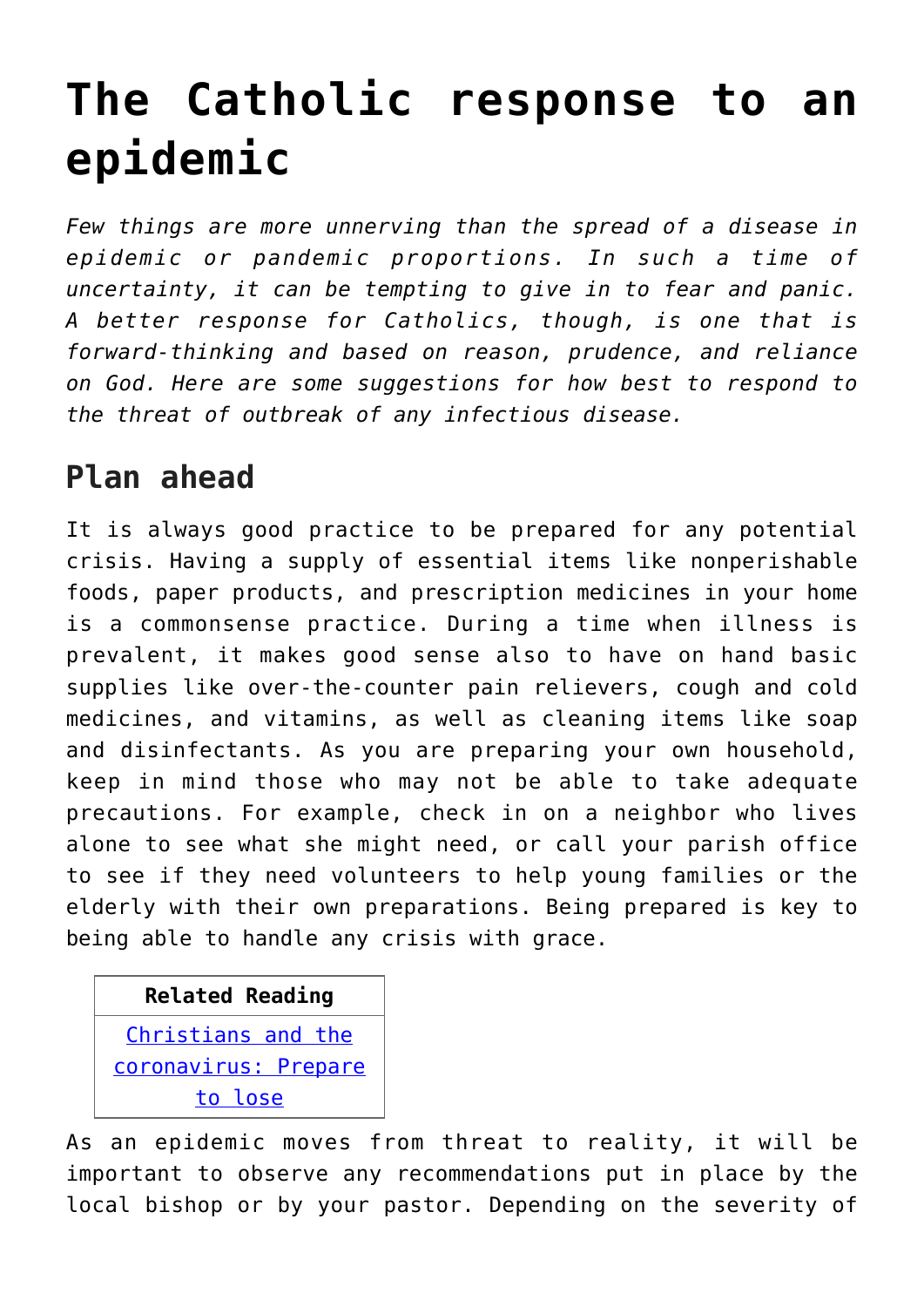the outbreak, precautions in dioceses and parishes may include increased hand washing, use of hand sanitizer by clergy and extraordinary ministers of holy Communion, suspended distribution of the Precious Blood, emptying of holy water fonts, and the distribution of holy Communion on the hand only. Many dioceses may also recommend skipping the sign of peace or doing a "noncontact" exchange — a precaution often taken during the normal flu season. Individuals should respect all the precautions put in place by the diocese or the parish, remembering that policies are designed to decrease the spread of illness. If the outbreak becomes severe, some dioceses or bishops' conferences may lift the obligation to attend Sunday Mass. If that should happen, we can commit ourselves to our own private prayer and unite ourselves to the Masses celebrated by priests "in private."

#### **A note about holy Communion**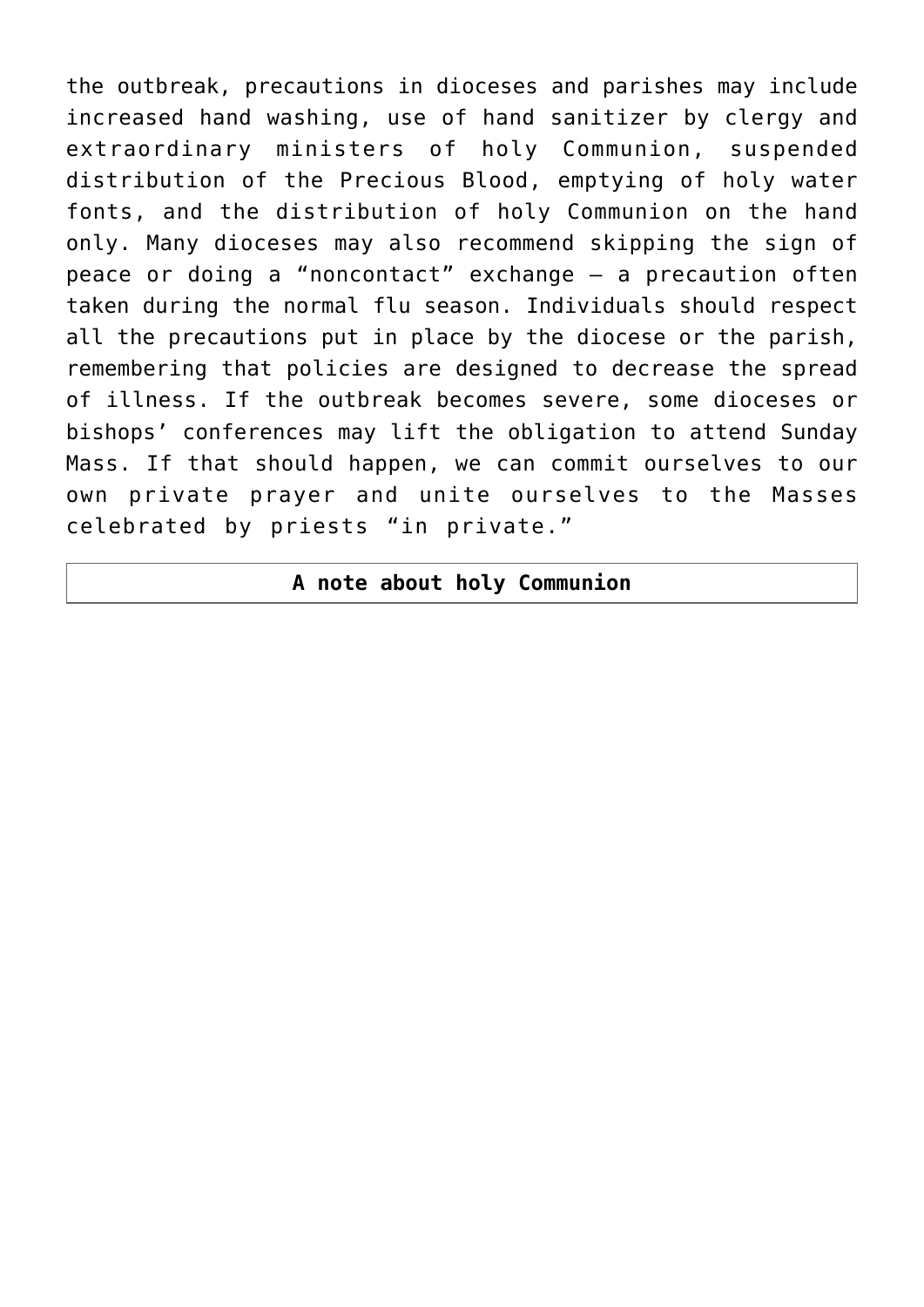

**CNS** 

If you prefer to receive holy Communion under "both kinds" that is, the Body and Blood — it is important to note that "since Christ is sacramentally present under each of the species, communion under the species of bread alone makes it possible to receive all the fruit of Eucharistic grace" (Catechism of the Catholic Church, 1390). It is also worth noting that, in the United States, Communion in the hand is allowed by permission of Pope Paul VI, but the decision on which way to receive (in the hand or on the tongue) ultimately is left up to the faithful, not the extraordinary minister or the pastor. However, the Code of Canon law states that, in view of the common good, "ecclesiastical authority can direct the exercise of rights which are proper to the Christian faithful," which means that, for reasons of the common good, the bishop may request and urge the faithful to receive holy Communion in the hand (cf. canon 223). Finally, reception of Communion is not a requirement for those attending Mass. Indeed, the sacraments are gifts generously bestowed upon us by our creator, and sometimes we find reason that we should forego the gift for a time. The tradition of the Church has long held that the faithful unable or unwilling to receive the Body and Blood of Christ at Mass might instead participate in a "spiritual Communion" — what St. Thomas Aquinas described as "an ardent desire to receive Jesus in the Most Holy Sacrament and in lovingly embracing

Him."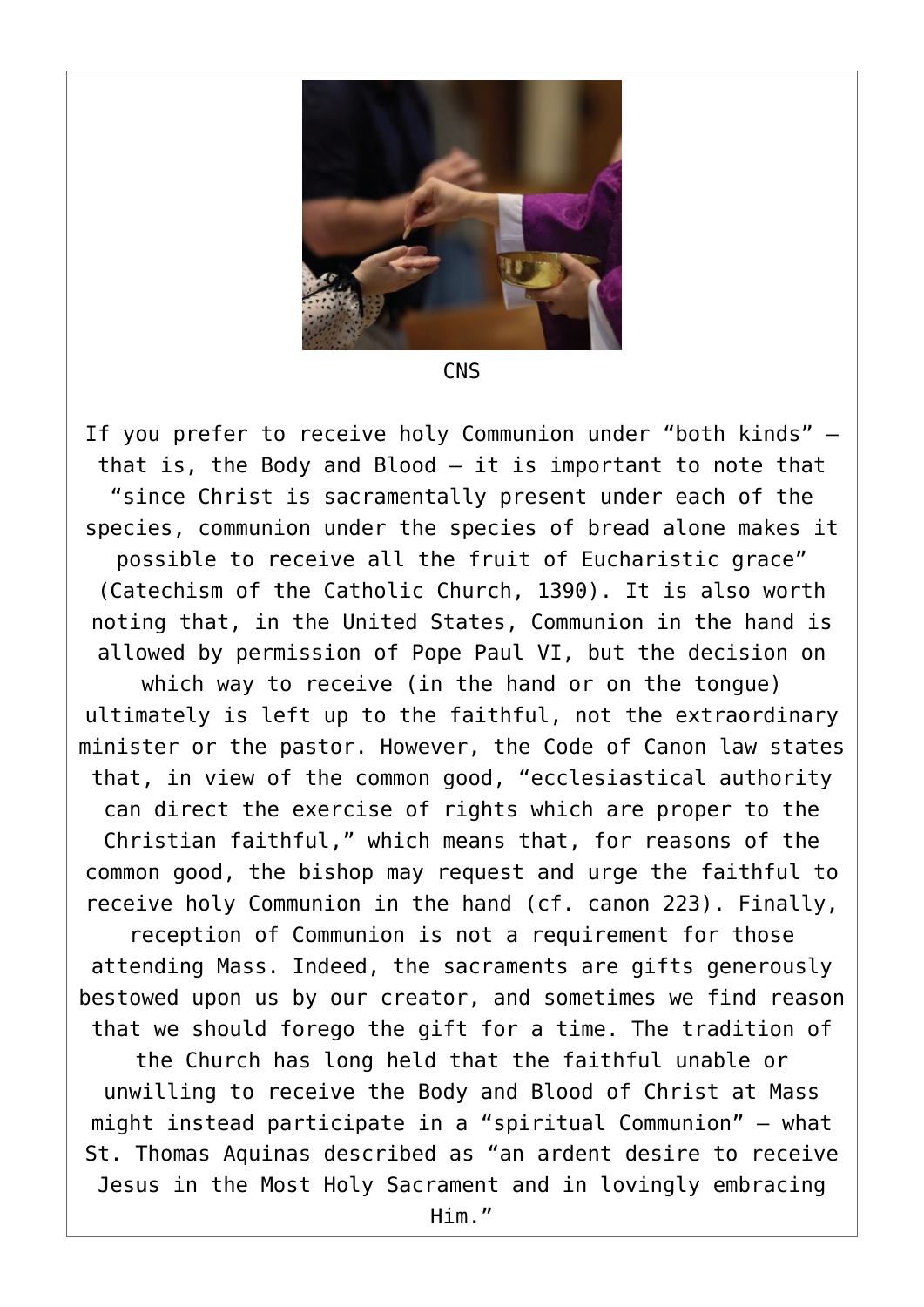# **Practice prudence**

First and foremost, if you're sick, stay home, even if it means missing Mass. While skipping Sunday Mass is never to be encouraged without cause, illness and risk of infecting others means staying at home is quite reasonable. Use common sense and err on the side of caution. If you are impeded from attending Mass on Sunday or a holy day because of illness, you do not have to go to confession for that reason.

*Want more coverage on coronavirus from a perspective of faith? [Sign up](https://reply.osv.com/covid-19) for our daily newsletter.*

Depending upon the severity of the outbreak, individuals should practice "social distancing." This might mean limiting, or forgoing, outings to well-attended public places (shopping centers, movie theaters), working remotely if possible, and sitting an appropriate distance (3 to 6 feet, according to the Centers for Disease Control and Prevention) from others at Mass. Avoid any nonessential travel and activities where there are large crowds, including those that are church-related.

The Centers for Disease Control recommends creating a household plan that includes planning to care for those who may be at risk for serious complications; communicating well with your neighbors (social media or neighborhood websites are good for this); identifying aid organizations in your community that you can contact if needed; and creating an emergency contact list and sharing it with your family.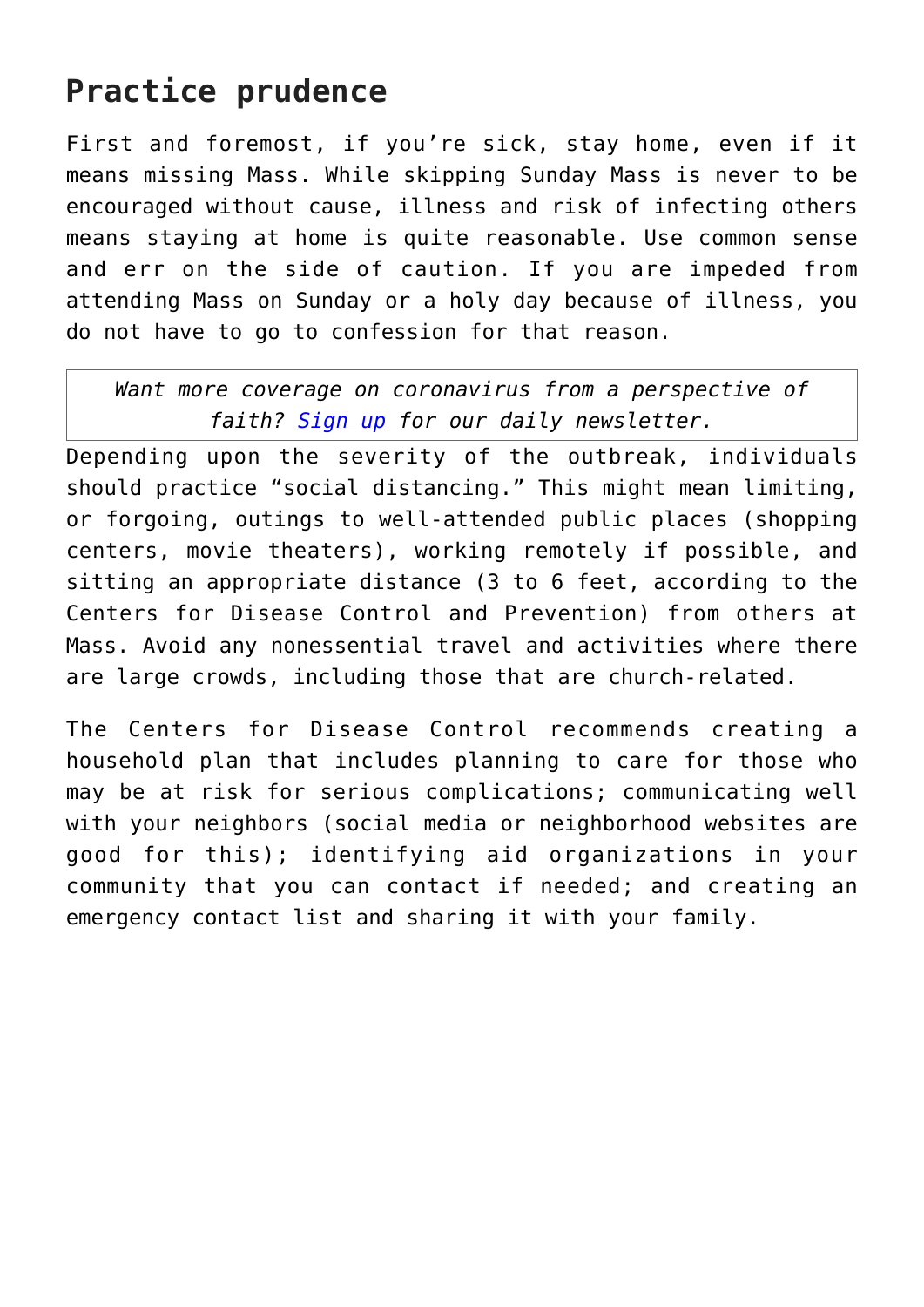

A woman in Cologne, Germany, prays inside the city's restricted cathedral March 15, 2020. (CNS photo/Thilo Schmuelgen, Reuters)

### **Care for the most vulnerable**

During times of crisis, the poor, elderly, or those living alone tend to become the most vulnerable to illness and death. While parishes should keep track of and have a plan for assisting those in need, individuals, to the best of their ability, also should try to maintain connections with those in need. During times of stress, it may be tempting to isolate and insulate, and to put self before others. At those moments, it may be helpful to seek the Holy Spirit's guidance for how we can best care for our neighbor.

## **Care for the sick**

In the case of a severe outbreak, many individuals will need care. Clergy should follow the diocesan policy when it comes to caring for the sick. In its document "Policies Relating to Planning for Seasonal & Pandemic Influenza (and other Infectious Disease Outbreaks)," the Diocese of Davenport, Iowa, recommends that each deanery should name at least two priests and, if available, two deacons to care for the sick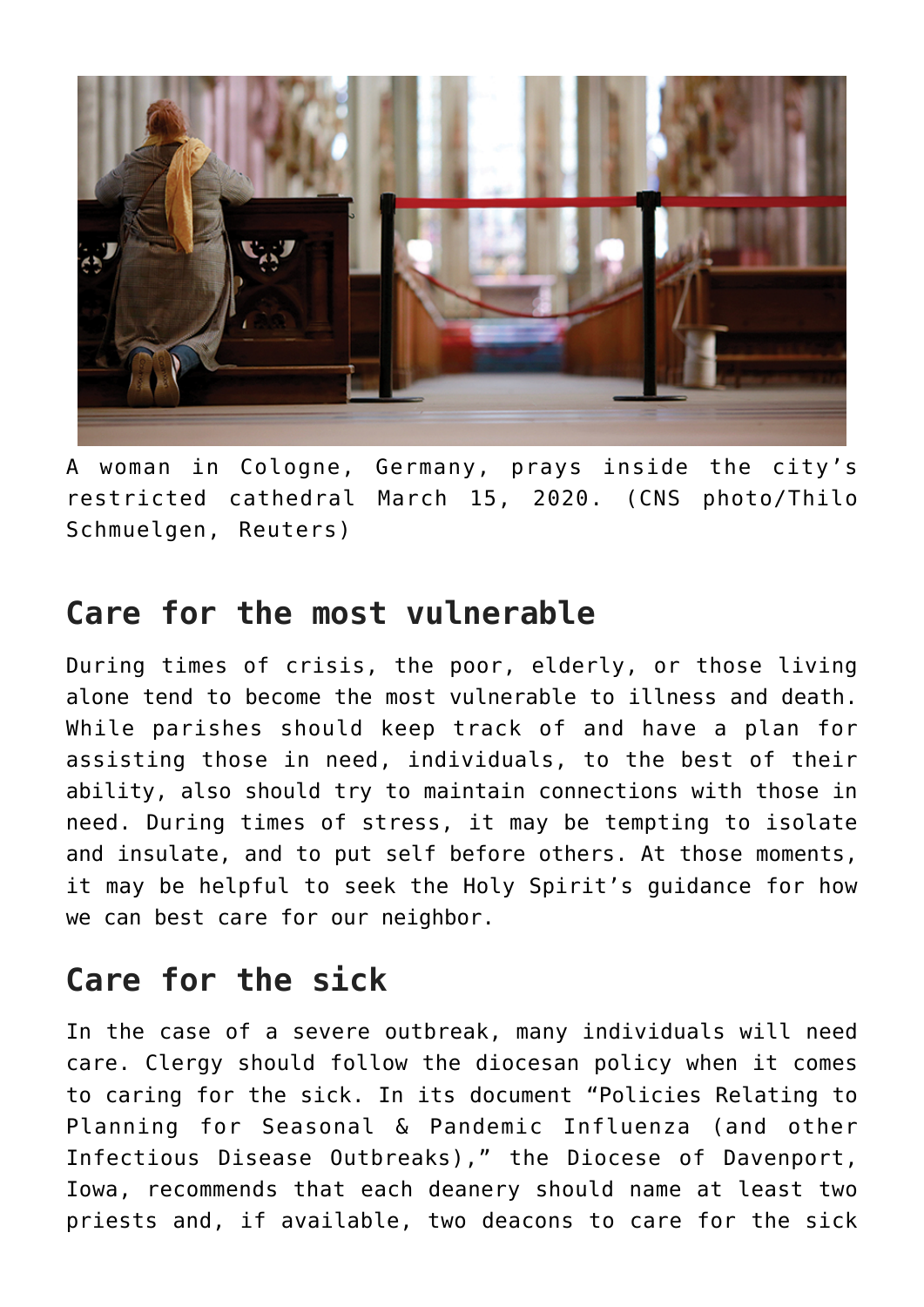during a pandemic. Laypeople could assist on a voluntary basis.



[Download pamphlet here.](https://www.osvnews.com/wp-content/uploads/2020/03/Epidemic-Response.pdf)

#### **Care for the common good**

In the event of an epidemic or a pandemic, one's actions must take into account the common good. Basic everyday actions, as recommended by the CDC, include:

- Avoid close contact with people who are sick.
- Stay home when you are sick, except to get medical care.
- Cover your coughs and sneezes with a tissue.
- Clean frequently touched surfaces and objects daily for example tables, countertops, light switches, doorknobs, cabinet handles — using a regular household detergent and water. If surfaces are dirty, they should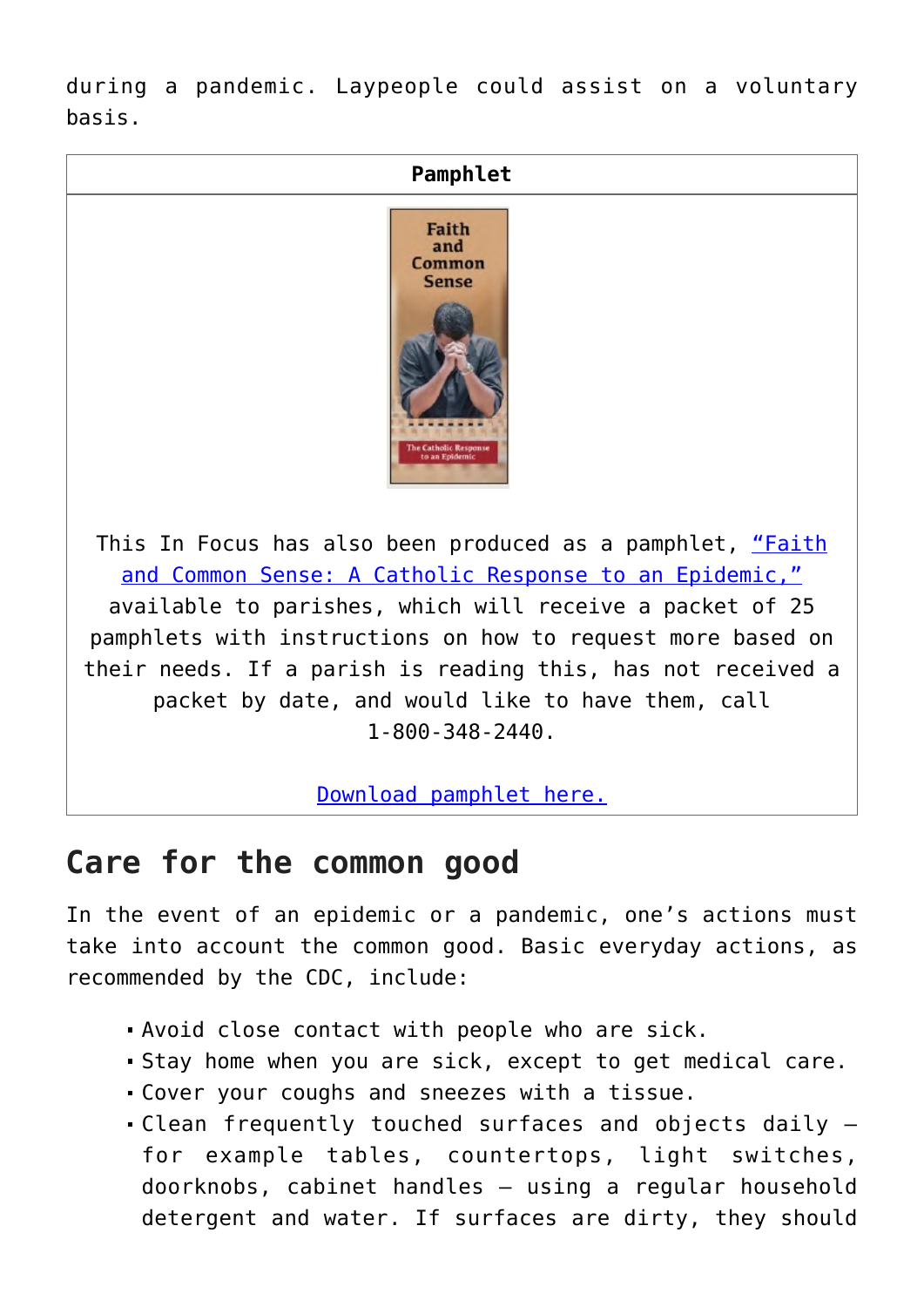be cleaned using a detergent and water prior to disinfection. Always follow the manufacturer's instructions for all cleaning and disinfection products.

- Wash your hands often with soap and water for at least 20 seconds.
- Choose a room and bathroom in your home that can be used to separate sick household members from those who are healthy.

# **Trust in God**

During a time of crisis or uncertainty, we may find ourselves struggling with fear and anxiety. This is a natural reaction. But St. Paul reminds us in his Letter to the Philippians to "have no anxiety about anything, but in everything by prayer and supplication with thanksgiving let your requests be made known to God" (4:6), Then, he assures us, "the peace of God, which passes all understanding, will keep your hearts and your minds in Christ Jesus" (v. 7). With steadfast prayer and thanksgiving, then, we do our best to put our trust in the Lord. Let our actions reflect the trust and peace that can only be found in him. Stay close to Jesus and the Blessed Mother in prayer, asking that those who are suffering from the disease or from any related anxiety may find healing and peace.

*Gretchen R. Crowe is editorial director for periodicals at OSV. Follow her on Twitter [@GretchenOSV](http://www.twitter.com/@GretchenOSV).*